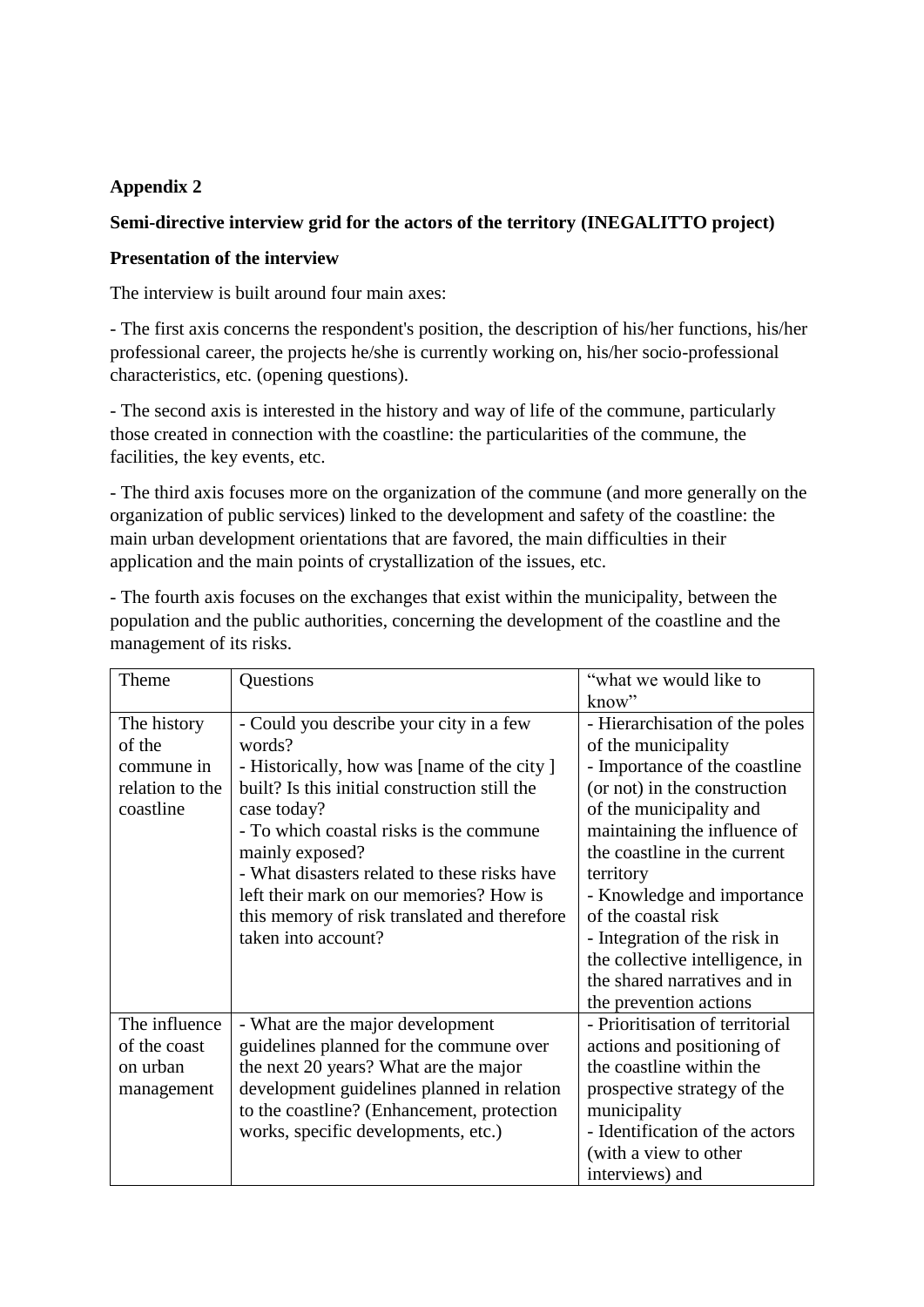|                                          | - Who are the services that act on the<br>coastline? How are the actions of these<br>different services coordinated?<br>- What are the specific actions carried out<br>by the public authorities to prevent coastal<br>risks?<br>- What actions have been taken towards<br>tourists to prevent coastal risks?<br>- Have there been expropriations in your<br>commune because of the coastal risk? How<br>have they been experienced (by the<br>municipal services, by the inhabitants, by<br>associations, etc.)?<br>- Has the position held by the respondent<br>changed in relation to coastal risk issues<br>since he/she took on the responsibility?<br>- Are there exchanges with other<br>practitioners in the area on the subject of<br>coastal risks? If so, with which structures<br>and what kind of exchanges are these?<br>- Do urban planning documents dealing<br>with the issue of risks (PPRL, TRI, PAPI<br>studies, etc.) have an impact on the territory<br>and on the position in charge? if so, of what<br>nature?<br>- Are there any territorial projects in which<br>issues related to coastal risks are | schematisation of the<br>governance at work between<br>them<br>- Factual presentation of<br>prevention actions carried<br>out (of which the respondent<br>has knowledge)<br>- Level of political<br>positioning with regard to<br>coastal risk<br>- Level of confrontation of<br>communal projects with risk<br>issues and their management<br>- If "risk culture" is<br>mentioned: have a definition<br>of what is meant by risk<br>culture                                                             |
|------------------------------------------|--------------------------------------------------------------------------------------------------------------------------------------------------------------------------------------------------------------------------------------------------------------------------------------------------------------------------------------------------------------------------------------------------------------------------------------------------------------------------------------------------------------------------------------------------------------------------------------------------------------------------------------------------------------------------------------------------------------------------------------------------------------------------------------------------------------------------------------------------------------------------------------------------------------------------------------------------------------------------------------------------------------------------------------------------------------------------------------------------------------------------------|----------------------------------------------------------------------------------------------------------------------------------------------------------------------------------------------------------------------------------------------------------------------------------------------------------------------------------------------------------------------------------------------------------------------------------------------------------------------------------------------------------|
| The<br>population<br>facing the<br>coast | predominant?<br>- What exchanges are there with the<br>inhabitants about the coastal risk?<br>- What communication about coastal risk<br>exists for the inhabitants? What are the<br>media for this communication (oral, written,<br>illustrations, etc.)?<br>- The notion of resilience is gradually being<br>imposed in scientific and professional<br>discourse. Is this a term used with/by the<br>inhabitants with regard to coastal risk?<br>- In your opinion, how is the coastline<br>experienced by the inhabitants? as a risk? as<br>an asset?<br>- Are there any associations that act on the<br>coastline? Are you aware of any initiatives<br>taken by residents to prevent risks?<br>- Taking the example of Xynthia, how did<br>people organize themselves in the face of<br>the risk? What were the sources of                                                                                                                                                                                                                                                                                                 | - Level of exchange between<br>the public authority and the<br>inhabitants on the risk<br>- State of the real knowledge<br>of the risk by the<br>populations $+$<br>communication pedagogy<br>used (political positioning)<br>- Percolation of scientific<br>thought into the<br>practitioners' modes of<br>action<br>- Place of the coastline in the<br>representation of the<br>commune and in the<br>lifestyles of the inhabitants<br>- Importance of the coastline<br>in the life of the inhabitants |